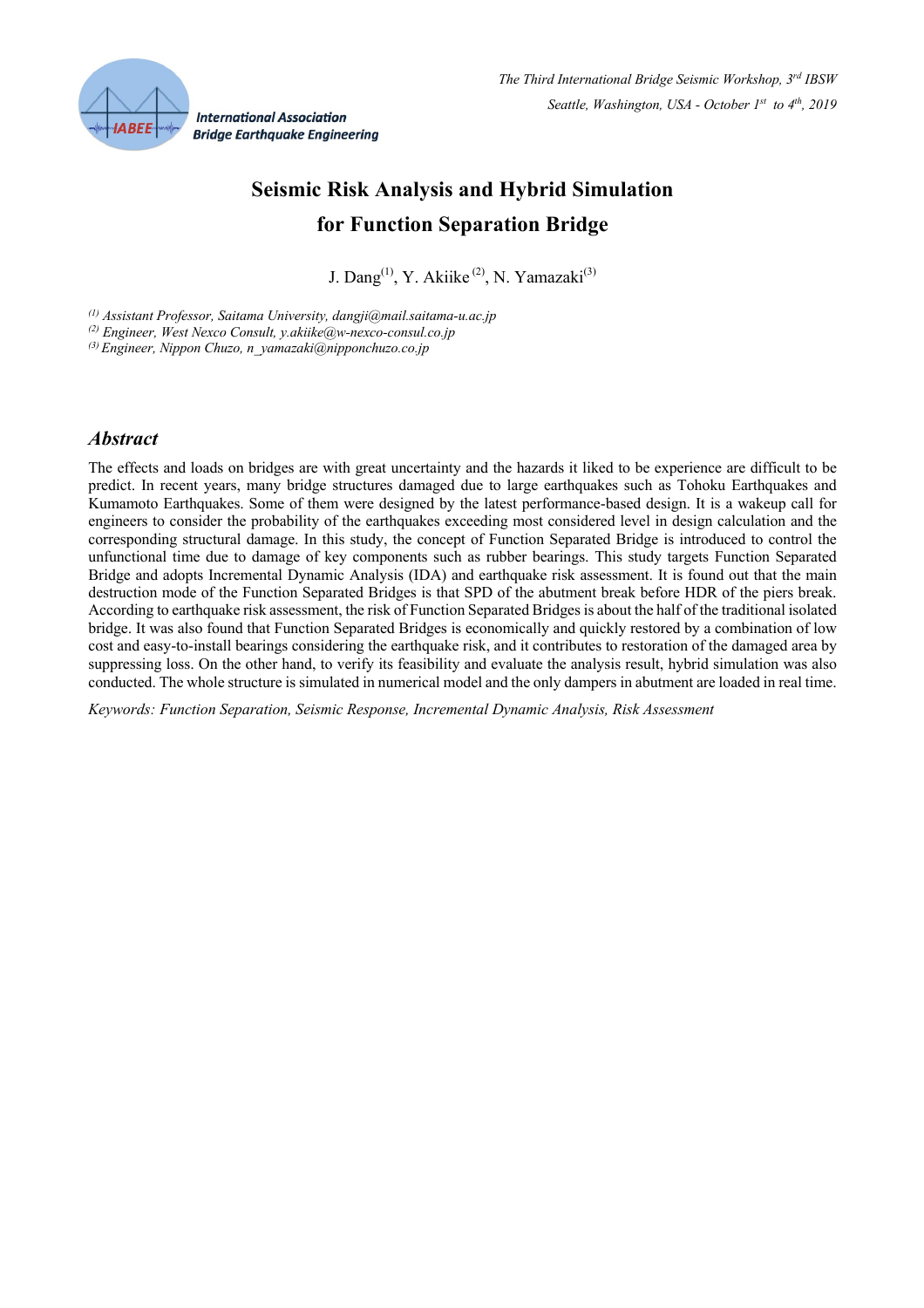*The Third International Bridge Seismic Workshop, 3rd IBSW Seattle, Washington, USA - October 1st to 4th, 2019*

### **1. Introduction**

The effects and loads on bridges are with great uncertainty and the hazards liked to be experienced are difficult to be predicted. The complete restoration works of Hanshin Expressway took about 1 year and 8 months after the 1995 Kobe Earthquake. This caused economical loss not only due to damage but also due to blocked facilities. Many damages also have also been found and caused great economical loss in Tohoku Earthquakes and Kumamoto Earthquakes. All these three earthquakes were commonly beyond the design code assigned most considered level at their time. It is a wakeup call for engineers to consider the probability of the earthquakes exceeding most considered level in design calculation and the corresponding structural damage. Resent year, engineers and scholars realized the importance of considering how to control lost for events that is unlikely to happen though with great consequences. Concepts such as Resilience and Anti-Catastrophe has been one of the most important direction of earthquake engineering.

Taking the resilience of bridge into consideration, a system of multiple energy dissipation and bearing can be considered. In this study, the concept of Function Separated Bridge is introduced to control the unfunctional time due to damage of key components such as rubber bearings. This study targets Function Separated Bridge and adopts Incremental Dynamic Analysis (IDA) and earthquake risk assessment. It is found out that the main destruction mode of the Function Separated Bridges is that SPD of the abutment break before HDR of the piers break.

According to earthquake risk assessment, the risk of Function Separated Bridges is about the half of the traditional isolated bridge. It was also found that Function Separated Bridges is economically and quickly restored by a combination of low cost and easy-to-install bearings considering the earthquake risk, and it contributes to restoration of the damaged area by suppressing loss. On the other hand, to verify its feasibility and evaluate the analysis result, hybrid simulation was also conducted. The whole structure is simulated in numerical model and the only dampers in abutment are loaded in real time.

## **2. Function Separated Bridge**

For Function Separated Bridge, the multiple functions are dispersed into individual damper or bearing due to which even if one device is damaged the whole system will not lose it total functionality. In this study, concept of function decetrolised structure is brought forward with a model consisting of Sliding bearing (to support vertical load), Bingham damper (to absorb deformation such as temperature expansion and contraction and girder), Shear Panel damper (to absorb earthquake energy) and High Damping Rubber(HDR) (to provide horizontal restoring force). All materials and methods that have been used in the work must be stated clearly. Subtitles should be used when necessary.



Fig. 1. Function Separated Bridge and its simulation model

#### **3. Recilence Access**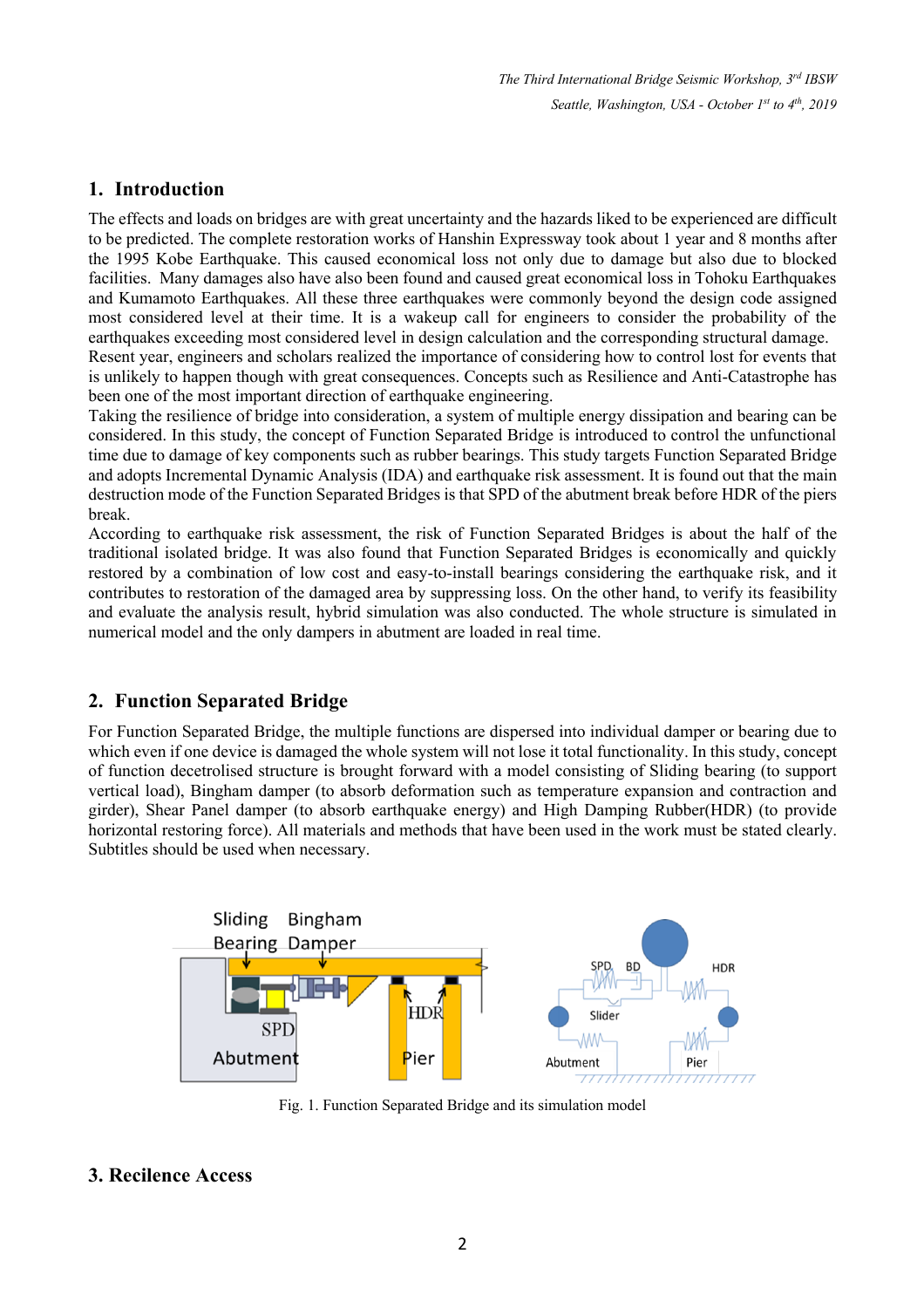The main objective of this study, to evaluate the seismic resilience of function separated bridges, and compare with convenient isolated bridges using HDR only. Here, Incremental Dynamic Analysis were conducted to three structural models and using 100 set of earthquakes. The three structural models are Seismic Bridges, Isolated Bridges and Function Separated Bridges

For each structural model, the earthquake waves were scaled to small Intensity Measure (IM) interval, 10kine in PGV, before being input into the structural models. With the increase of input wave's IM, structural nonlinear response will increase with Damage Measurement (DM) such as response ductility ratio. Until the DM reaching the ultra-limit, such as collapse or facture, the analysis will be continued. The relationship of IM to DM can be summarized as the IDA curves for each earthquake. Using 100 set of earthquakes as input waves, there are total 100 IDA curves can be found.

Finally, the Fragility Curves, showed in Fig.2 can be calculated from those IDA curves. The Fragility Curves from IDA are showing the relationship of damage probability with the increase of IM.

The earthquake risk assessment of Function Separated Bridges was also conducted. The Risk of earthquake damage is shown in Fig.2 quantitatively by the monetary value.

In Fig.2, Function Separated Bridges is compared with other two bridges. The first one is anti-seismic designed bridges without seismic isolation device. The other one is the isolated bridges having HDR. The initial cost of Function Separated Bridges is the same as the one of isolated bridges. But Function Separated Bridges is the lest cost caused by earthquake in each other bridges.

Using inexpensive and easy-to-install devices makes it possible to recover economically and quickly than Isolated bridges. That makes it less the travel time loss and human suffering loss than those of isolated bridges.

According to this research, it was found that Function Separated Bridges is economically and quickly restored by a combination of inexpensive and easy-to-install bearings considering the earthquake risk, and it contributes to restoration of the damaged area by suppressing loss.



Fig. 2. Fragility Curve and Seismic Risk Assessment

#### **4. Realtime Hybrid Simulation**

To verify the analysis model, real hybrid simulation was also conducted in this research. The experiment system was shown in Fig.6.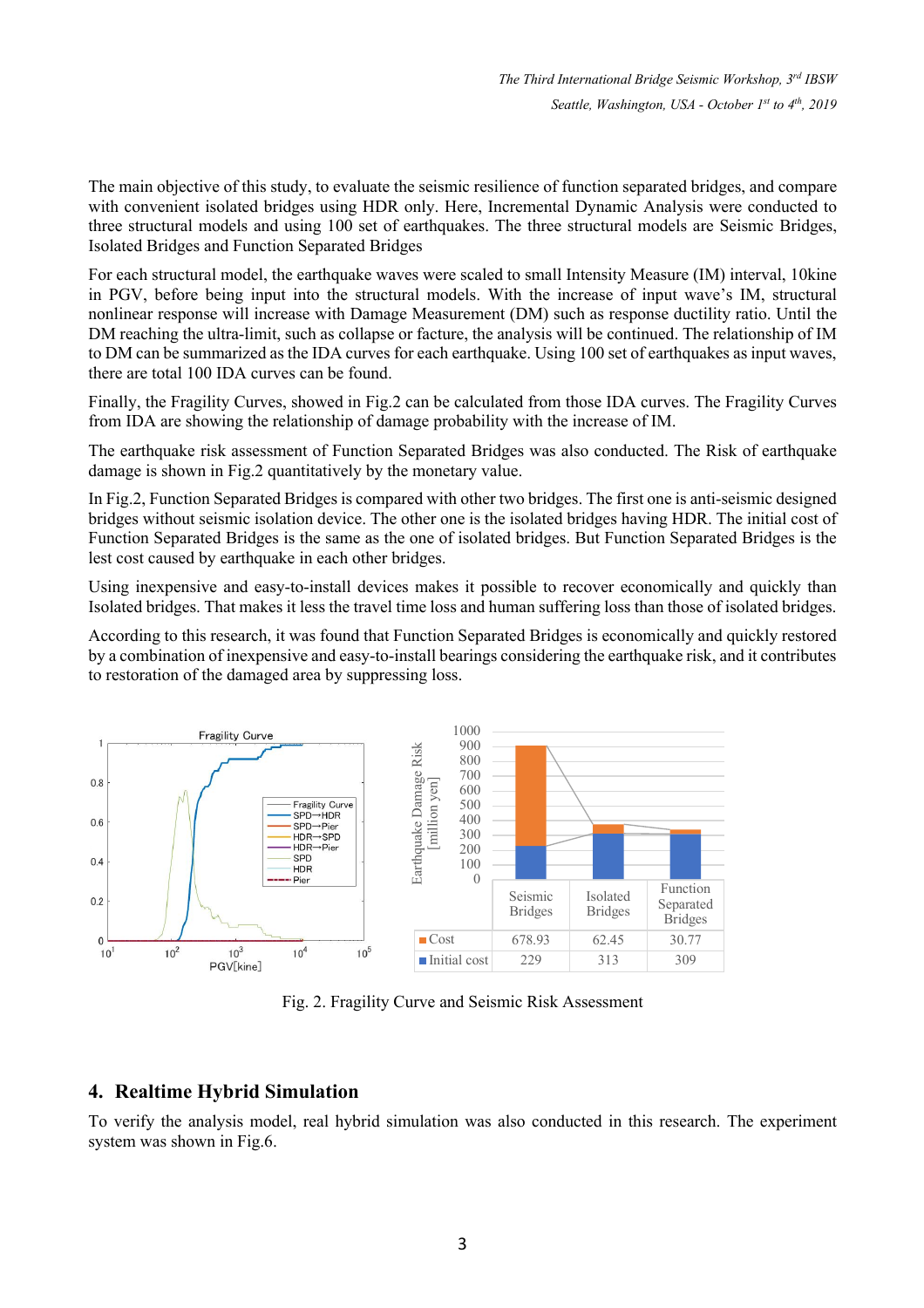*The Third International Bridge Seismic Workshop, 3rd IBSW Seattle, Washington, USA - October 1st to 4th, 2019*



Fig. 3. Hybrid Simulation and Dynamic Loading Device

Hybrid simulation system, as shown in the figure, conducts nonlinear simulation in the host PC, and loading some target members in physical space by loading actuators. Force and displacement measurement feedback were sending back after one step loading and the simulation will correct the step using Predictor-Corrector method in this study. As the Viscos Damper is rate depending member, the loading speed should be real-time.



Fig. 3. Hysteresis Curve and specimen after Realtime loading

Real-time hybrid test was conducted using the up-mentioned specimen and loading system. The hysteresis curves from the real-time loading are shown in Fig.9. In the figure, test result was plotted by solid line and numerical simulation by proposed method was plotted in dashed line.

It can be seen that the real loading's response is larger than the simulation. This implies that further experiments were necessary. And the simulation model for the dampers should be updated by more hysteresis rules to consider the hardening effect Low yield point (LYP) steel.

#### **5. Conclusions**

In this study, Incremental Dynamic Analysis (IDA) and earthquake risk assessment were conducted for the Function Separated Bridge to evaluate its seismic resilience performance in future large earthquake. It is found out that the main destruction mode of the Function Separated Bridges is that SPD of the abutment break before HDR of the piers break.

According to earthquake risk assessment, the risk of Function Separated Bridges is about the half of the traditional isolated bridge. It was also found that Function Separated Bridges is economically and quickly restored by a combination of low cost and easy-to-install bearings considering the earthquake risk, and it contributes to restoration of the damaged area by suppressing loss.